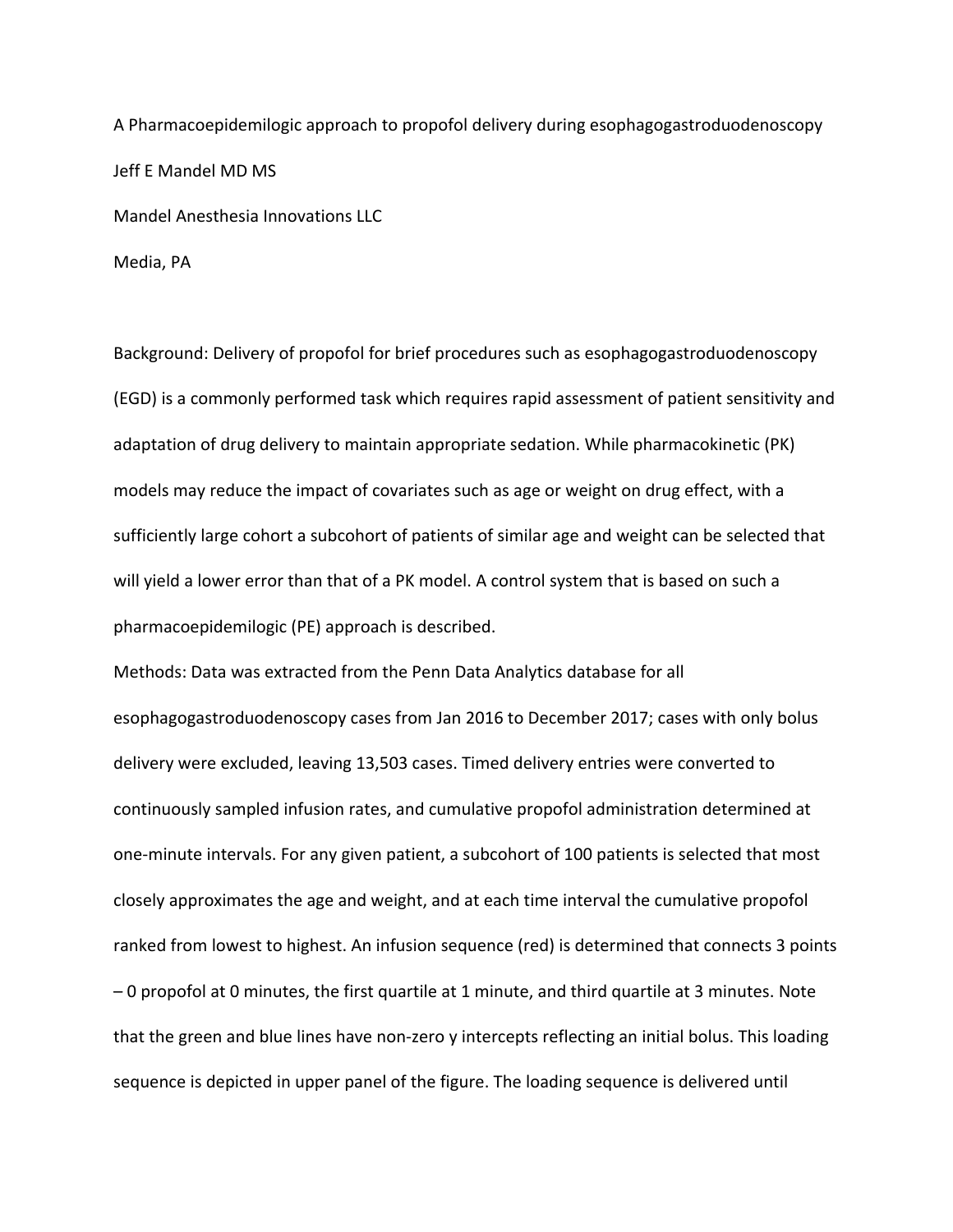adequate sedation is observed, the estimated ranking at that instant determined, and the control sequence updated to track the identified target, as depicted in the lower panel of the figure.

Results: Over the interquartile range of ages and weights, a subcohort of 100 patients can be formed with a maximum age range of 2 years and 2 kg.

Conclusions: PE control has several advantages over PK control. The control is based on actual observations during drug administration. As additional observations accrue, greater precision in covariates or additional covariates are possible. The observations can be specific to a particular locale. Implementation is simple, and can be performed with manual entry into a syringe pump. PE control will require clinical validation.